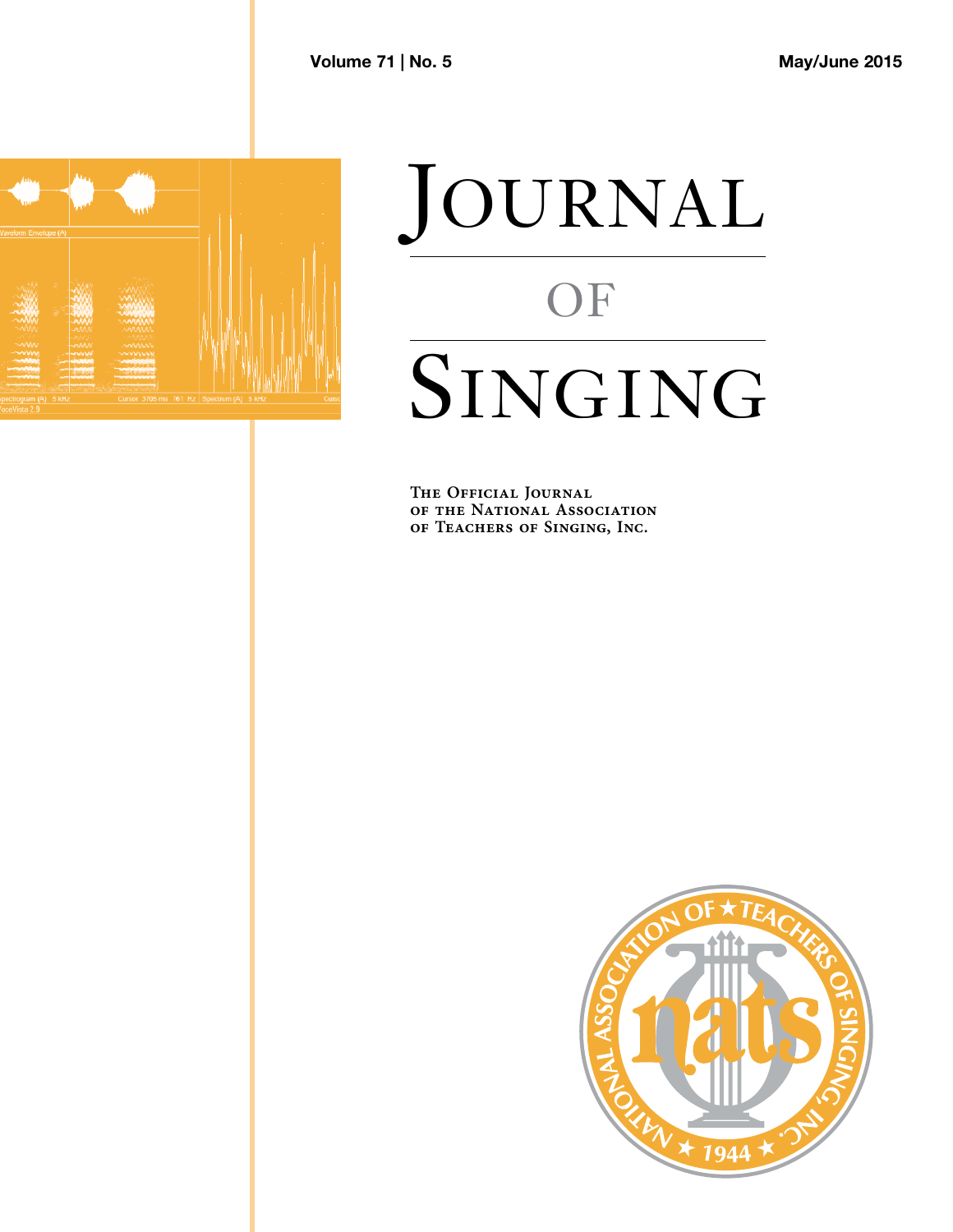# From Words to Music: Three Song Cycles of Juliana Hall

Katherine Eberle



**Katherine Eberle**

Journal of Singing, May/June 2015 Volume 71, No. 5, pp. 573–585 Copyright © 2015 National Association of Teachers of Singing

May/June 2015 **573**

OCATING EXCELLENT CONTEMPORARY ART SONGS to teach to one's students or to perform has always been a daunting task, because the music is often difficult to sing, to memorize, and because many modern art songs lack audience students or to perform has always been a daunting task, because the music is often difficult to sing, to memorize, and because many modern art songs lack audience appeal. But what if the level of difif those same songs were in fact appealing to audiences?

The present writer has long been drawn to the music of Juliana Hall, having first discovered her songs through a friend when seeking material to record. Later, Hall invited me to Yale to premiere her song cycle, *Letters from Edna*. Now after many years, I remember and perform her music because of its compelling listener appeal, drawing both laughter and tears from audiences.

What sets Hall's songs apart from other composers of her generation is that she gives great attention to detail, chooses emotionally charged texts, and writes effectively for both piano and voice, demonstrating an ease of how the hand fits the piano and how the word is shaped in the voice. She also uses constantly changing rhythmic motives that highlight her text settings, so that no two songs sound alike.

Hall's harmonic language in her songs is typically that of an extended tonality that sounds modern without giving the impression of belonging to a specific school of composition (e.g., atonal or romantic). A lack of key signature in her songs simplifies modulation, as tonalities move easily through a variety of keys. This allows the postmodern harmonies to heighten the emotional content of the poetry. Depending on the text, the harmonic content specifically heightens the mood Hall wishes to create, be it tonal, chromatic, or dissonant. The songs often are through-composed in form; they are always multimetric; and the accompaniment sometimes uses word painting to enhance the meaning of the words. Each song is different in tempo and uses the full extent and range of the instrument based on the needs of the text. Tempos are clearly marked in her scores with suggested mood and color interpretations for the artists to apply. The melodic writing style that characterizes her work also supports smooth transitions while drawing the listener in sometimes unpredictable directions. The level of difficulty of songs is wide ranging, with some songs appropriate for advanced singers, while others are appropriate for student singers. Tessitura and range have been considered carefully for the vocal line and also enhance the text.

Hall has observed two changes in her composing from earlier to more recent works: in her earliest years as a composer she explored many more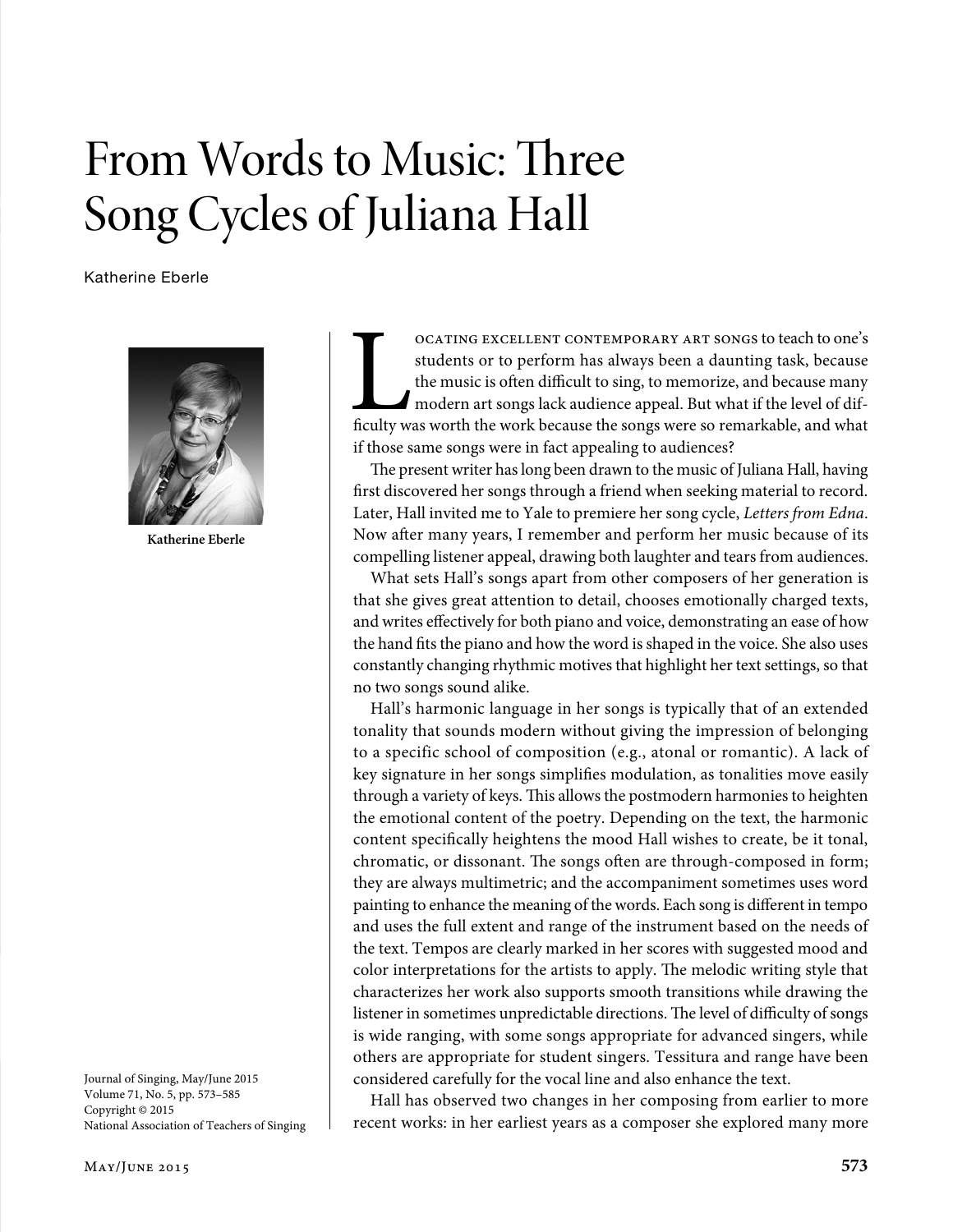Ш

texts in foreign languages, composing songs in French, German, and Spanish, whereas her more recent work has focused almost exclusively on English-language texts. Earlier she experimented in larger forms, such as choir anthems, a cantata, and even a chamber opera, but now is artistically drawn to smaller forms, including songs and solo instrumental works, such as pieces for cello, English horn, piano, and saxophone. Hall feels that her music has not really "evolved" over the years, as it has always sought to reflect the colors and styles of the various texts she has chosen to set. She asserts that, although her compositions are "her" musical works, the style of each particular work is unique, in that it is structurally inspired by the chosen text.<sup>1</sup>

Juliana Hall's work, which emerges out of her relationship with American poets, writers, and her own musical traditions, deserves more attention than it has received to date, in spite of the fact that she has been recognized with a Guggenheim Fellowship in Music Composition in 1989, as well as several awards from the American Society of Composers, Authors, and Publishers (ASCAP).2

Born in 1958 and currently living in Connecticut, Juliana Hall is best known as a prolific composer of classical art songs, having written over thirty-five song cycles comprised of more than 250 individual songs.<sup>3</sup> While Hall's music is of a high caliber, it has maintained a low profile because much of it remains in manuscript form and because Hall has not in the past self-published it online. This changed with the 2013 launch of her personal website (<www.JulianaHall.com>).

Among a number of past commissions from various performers are two from the Schubert Club of St. Paul, Minnesota for David Malis and Dawn Upshaw, one from the Mirror Visions Ensemble premiered at Weill Recital Hall at Carnegie Hall in New York City, and another from soprano Elizabeth Dubberly which was premiered in Montevideo, Uruguay. This author recorded *Lorelei* and four songs from *Theme In Yellow* on the Vienna Modern Masters label (VMM2005). The song cycle *Syllables of Velvet, Sentences of Plush* is published by Boosey & Hawkes (VAB313).<sup>4</sup> And Hall's *Letters of Edna* was released on CD by Albany Records in 2013. Recent commissions include a cycle for tenor Joel Burcham, and two works for soprano Korliss Uecker and mezzo Tammy Hensrud.

Hall wrote her first composition at age 13, a work for flute, piano, children's choir, and narrator, setting the creation story from Genesis; it was first performed at her family's church in Chesapeake, Ohio, where she grew up. Her mother was the church pianist and director of the children's choir in which Juliana sang; it was in this choir that she had her first experiences with the joining of text with music, and in which she first learned the importance of textual meaning and clear enunciation. Additionally, her grandmother was an English teacher, always reciting poetry, and her grandfather enjoyed singing folk songs; they spent Sunday afternoons with Hall's family singing and playing songs together.<sup>5</sup>

She then began her musical career as a pianist, studying with Jeanne Kirstein at the College-Conservatory of Music at the University of Cincinnati with Jeanne Kirstein, followed by further study with Lee Luvisi and Seymour Lipkin. As a piano student of Boris Berman at the Yale School of Music, Hall also studied composition with professors Martin Bresnick, Leon Kirchner, and Frederic Rzewski. After receiving her master's degree in composition from Yale, she completed her studies with Dominick Argento in Minneapolis.<sup>6</sup>

Hall's music has gone on to be performed in over two dozen countries in North and South America, Europe, Asia, Africa, and Australia by more than one hundred performers, including singers Karen Burlingame, Cherie Caluda, Richard Lalli, David Malis, Susan Narucki, Pamela Jordan Schiffer, Dawn Upshaw, and Jayne West, as well as pianists Margo Garrett, Gilbert Kalish, Mark Markham, and J.J. Penna. Various compositions have been broadcast on BBC Radio (London); National Public Radio (Washington D.C.); Radio Arts Indonesia (Jakarta); Radio France (Paris); Radio Monalisa (Amsterdam); WGBH Radio (Boston); and WQXR Radio (New York), among others.7

U.S. venues where Juliana Hall's compositions have been heard include the 92nd Street Y, Weill Recital Hall at Carnegie Hall, and the Morgan Library & Museum in New York; Ambassador Auditorium in Los Angeles; the Corcoran Gallery of Art and the Library of Congress in Washington, D.C.; the French Library and the Isabella Stewart Gardner Museum in Boston; the Wadsworth Atheneum Museum of Art in Hartford; and the McKnight and Ordway Theatres in St. Paul. The Norfolk Chamber Music Festival and the Tanglewood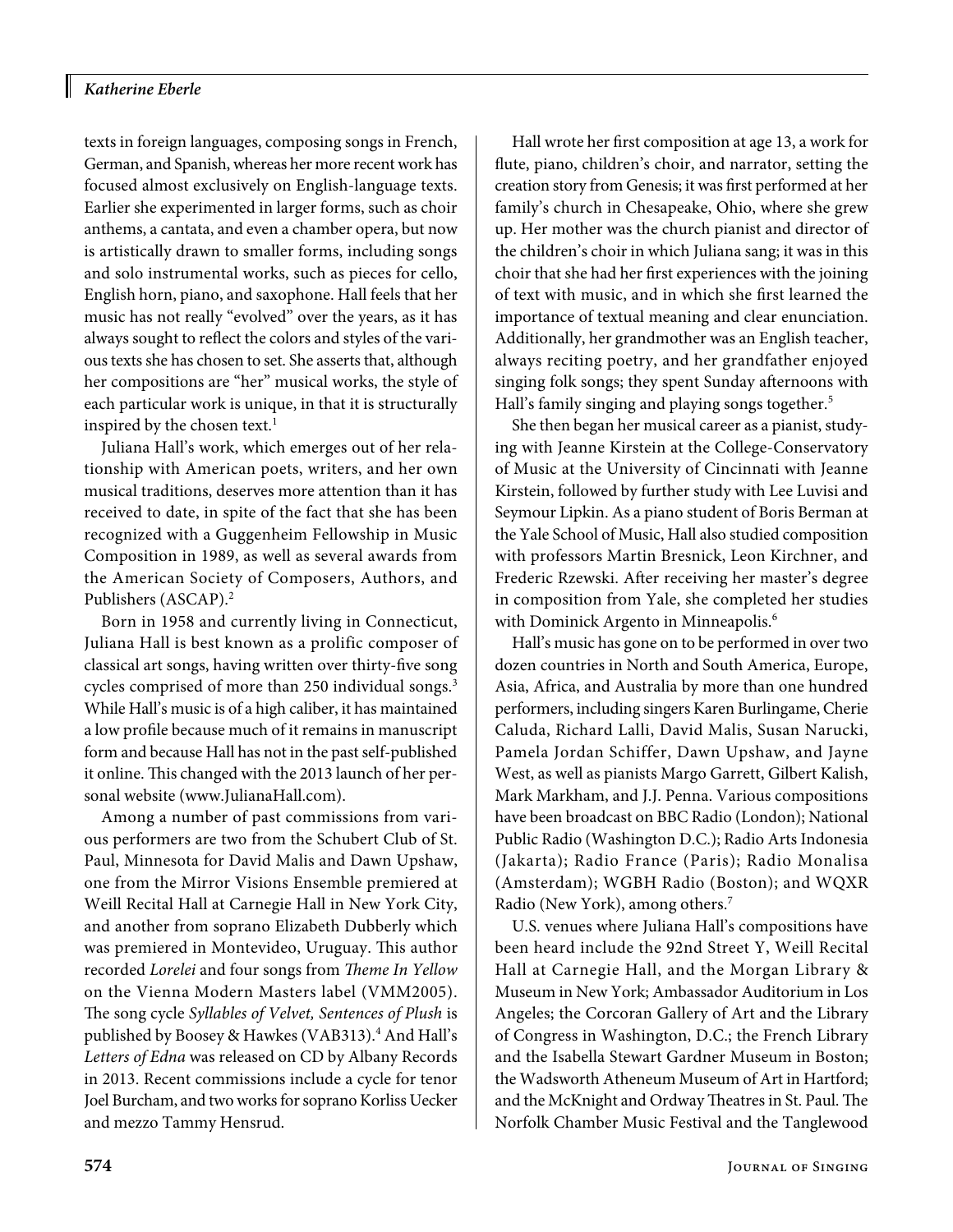Music Festival have both presented Hall's songs, and the *Oakland Post*, reporting on a performance at the Ojai Festival, wrote that,

[t]he saintly Dawn Upshaw . . . spent 40 minutes Wednesday in Herbst Theater presenting songs from a dozen American Thirty-Something composers . . . So how are we doing in the young composer department? Judging by the evening, the future of American art song is safe, robust even . . . On top of the list: Juliana Hall's Sonnet (E. Bishop), with its unaccompanied opening, rich, Straussian line arching through the song.<sup>8</sup>

Although there have been numerous professional concert performances through the years, Hall's primary motivation for composing comes purely from "within." She says she has developed a rhythm for her work, regularly creating works based on ideas that present themselves to her from her constant reading of poetry and literature. Whether a performance is anticipated or whether a commission has been undertaken is secondary for her, because she allows her "imagination to guide her." In this way she is able to remain as close as possible to what she feels "needs" to be written, free of worldly concerns.<sup>9</sup>

To illuminate Hall's compositional style traits we will consider three of Hall's song cycles for mezzo soprano. *One Art* from 2001 is set to poetry of Elizabeth Bishop that combines four different poetic themes into an interesting cycle*.* The four songs have various themes: "Imber Nocturnus," which speaks of shadows; "A Word with You," which has a theme of a visit to the zoo; "One Art," which describes the art of losing; and "The Wave," which describes the sea.

*Dreams in War Time* from 2003 is set to seven haunting poems by Amy Lowell; it was composed just after the war in Iraq began.

After 9/11 and two years of war in Afghanistan, the idea of more war was just so dark and heavy. I felt so sad about it all, that I just wanted somehow to express my despair. After searching for a while, I found the set of poems by the early 20th century American poet Amy Lowell. Though the poetry does not depict the outward war directly, it does effectively paint a picture of the dark, bizarre, and twisted fragmentary feelings and images one has in one's dreams and nightmares at such times as when war is raging.<sup>10</sup>



Example 1. **"To Arthur Davison Ficke," from** *Letters from Edna***, mm. 33–34; used by permission.**

The 1993 song cycle, *Letters from Edna*, set to letters of Edna St. Vincent Millay, weaves lively histories about Millay's life as a poet while living in New York City. The texts offer insight into Millay's interesting relationships with her family, friends, and business associates. The work was dedicated to Katherine Eberle, a friend of Ms. Hall.

With each cycle, there is a delightfully different approach to each of the songs, depending on the text. The composer's musical motives depict the many moods of each poet. For example, the Millay letters are all responses to letters she received from her literary lawyer Arthur Davison Ficke, her friend Anne Gardiner Lynch, her agent Harriet Monroe, her sister Norma, and her mother. They are remarkable testaments to Millay's personal relationships with friends and family members. There are references to Millay's experiences seeing the new sights after her move to New York City. For example, she describes libraries, churches, warships, chimneys, and even brewery signs. She even shares her delight in being invited to lunch with poet Sara Teasdale. These experiential, almost diary-like events are heightened by whimsical outbursts, such as, "Whadda you know about that!" (Example 1).

Also we find the use of personal pet names, such as when she calls her sister "little sweet sing." Millay's own colloquialisms, such as "I allus wants to" instead of "I always want to," are charming additions to the letters, making Millay seem more human and contemporary. Hall sets these idiosyncratic comments beautifully, making overt melodic and rhythmic choices, sometimes by doubling the piano and voice parts, or by her use of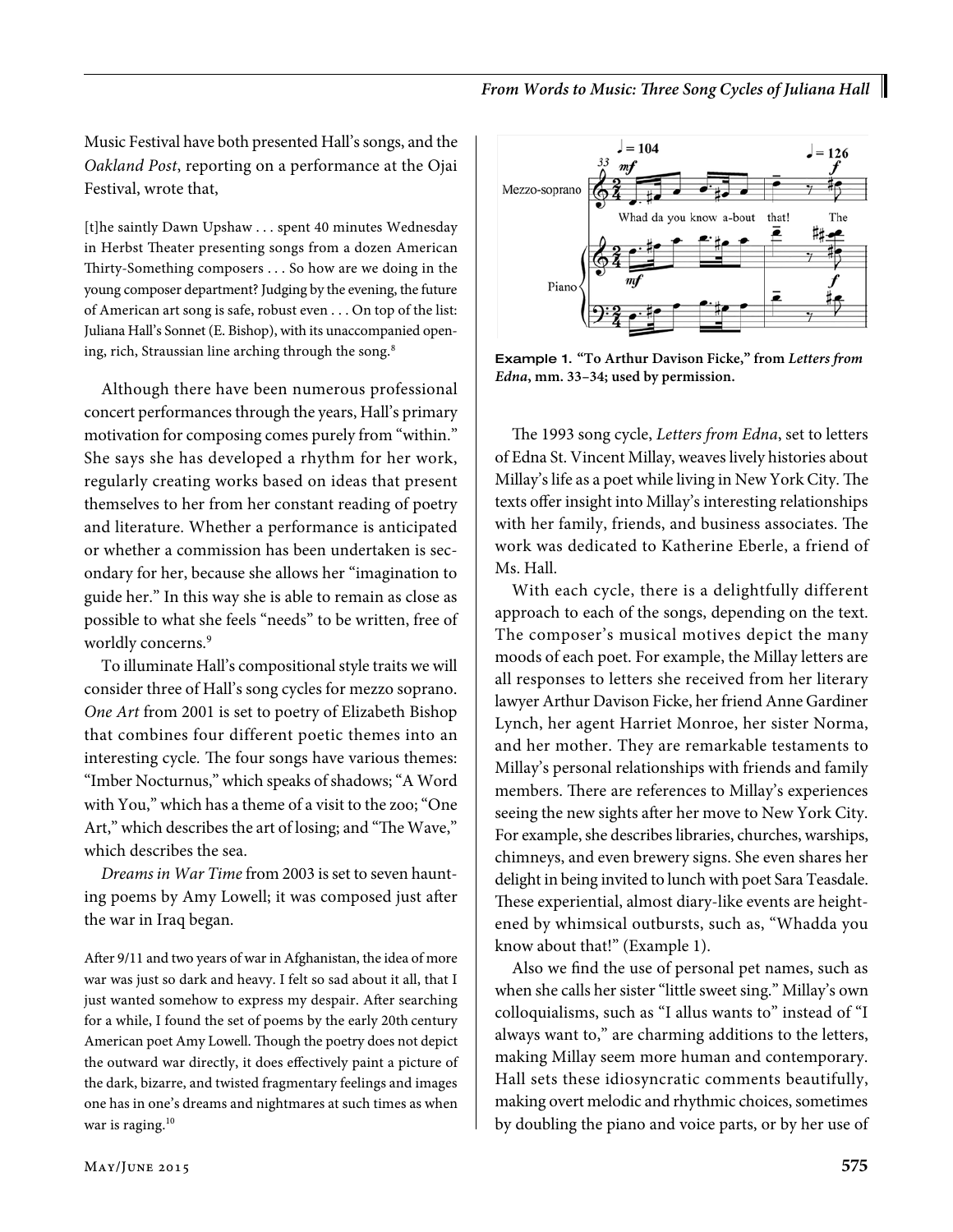I

rhythmic gestures that mimic the text exactly. In the context of the cycle, these text-based motives and gestures contribute to the overall theme of the cycle and effectively help us to deepen our appreciation of Millay's world.

Hall's text setting innovations are not exclusive to the writings of Millay. In the Elizabeth Bishop setting of *One Art,* written for cello and voice, the musical structure and motivic development in "Imber Nocturnus" create a unity with the text. In the text, "And now creeps down the soft, sweet shadow of the rain. Over this black-roofed

town on stealthy-stealing feet she comes again," we hear the use of alliteration. Hall sets words like "soft," "sweet," "shadow," and "stealthy-stealing" in descending melodic half and whole steps and thirds, which are underscored by eighth note *pizzicati* musical motives found in the cello accompaniment. The poet's use of sound binds the line into the overall syntax creating a mood that clearly sets the scene for the audience (Example 2).

The same holds true in the cycle *Dreams in War Time,* where in movement "III*,"* a dark waltz is underscored



### **Imber Nocturnus**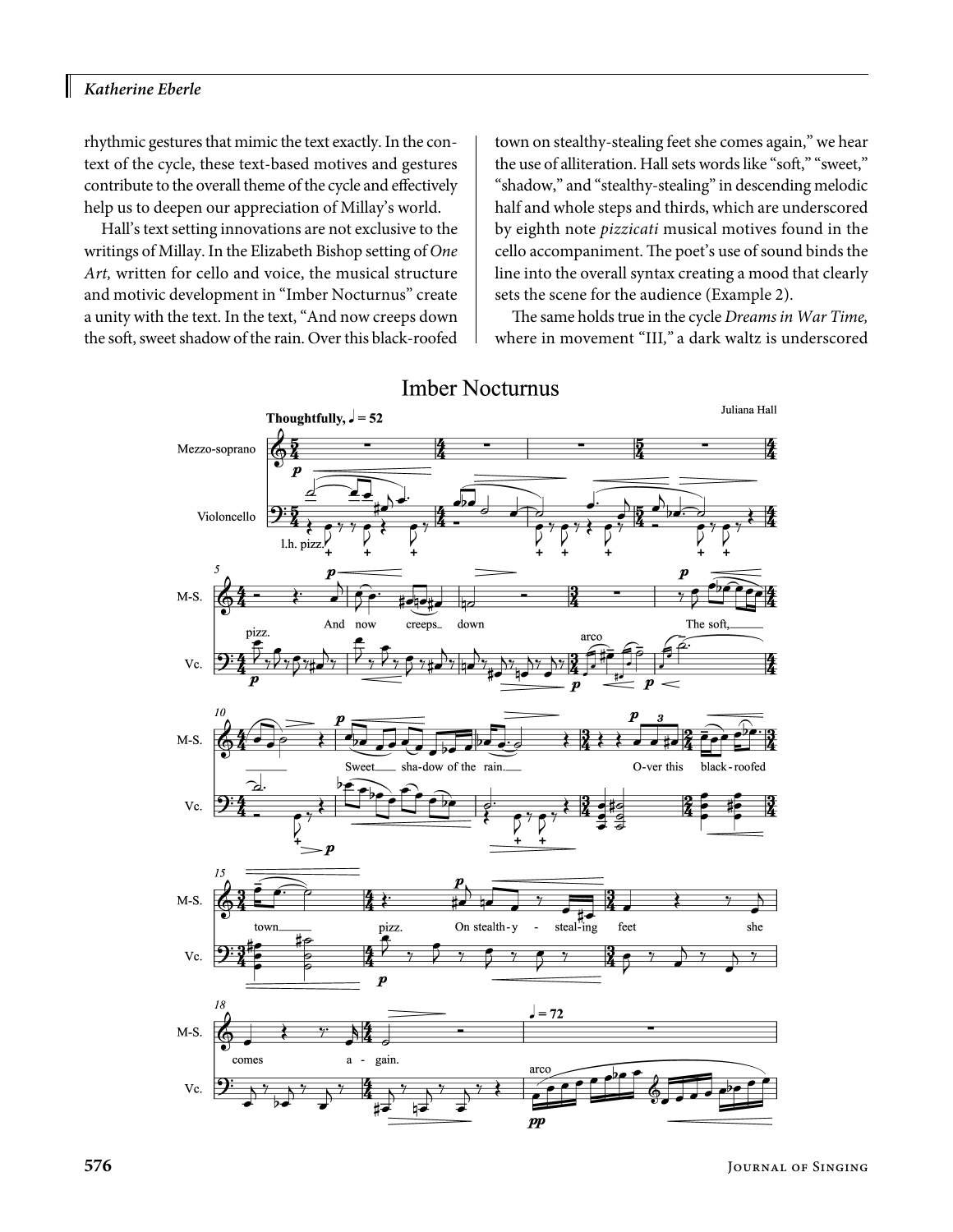

Example 2. **"Imber Nocturnus," from** *One Art***, mm. 1–30; used by permission.**

with bar-room piano motives. Amy Lowell's free verse jars with its irregular line lengths. Her most important point comes at the end of a line: "I gambled with a silver money, the dried seed vessels of 'honesty' were stacked in front of me. Dry, white years slipping through my fingers one by one, one by one" (Example 3). Hall's music and Lowell's text both repeat "one by one" for emphasis and structural unity.

Hall said, "When I find a poem I like, I recite the text aloud over and over until I find the nuances I wish to stress when setting the music."11 This is what makes her text setting excellent. A simple example is found in the song: "To Arthur Davison Ficke," Millay's literary lawyer. The text reads: "It's not true that life is one damn thing after another—it's one damn thing over and over . . ." Hall sets the melody in steady eighth note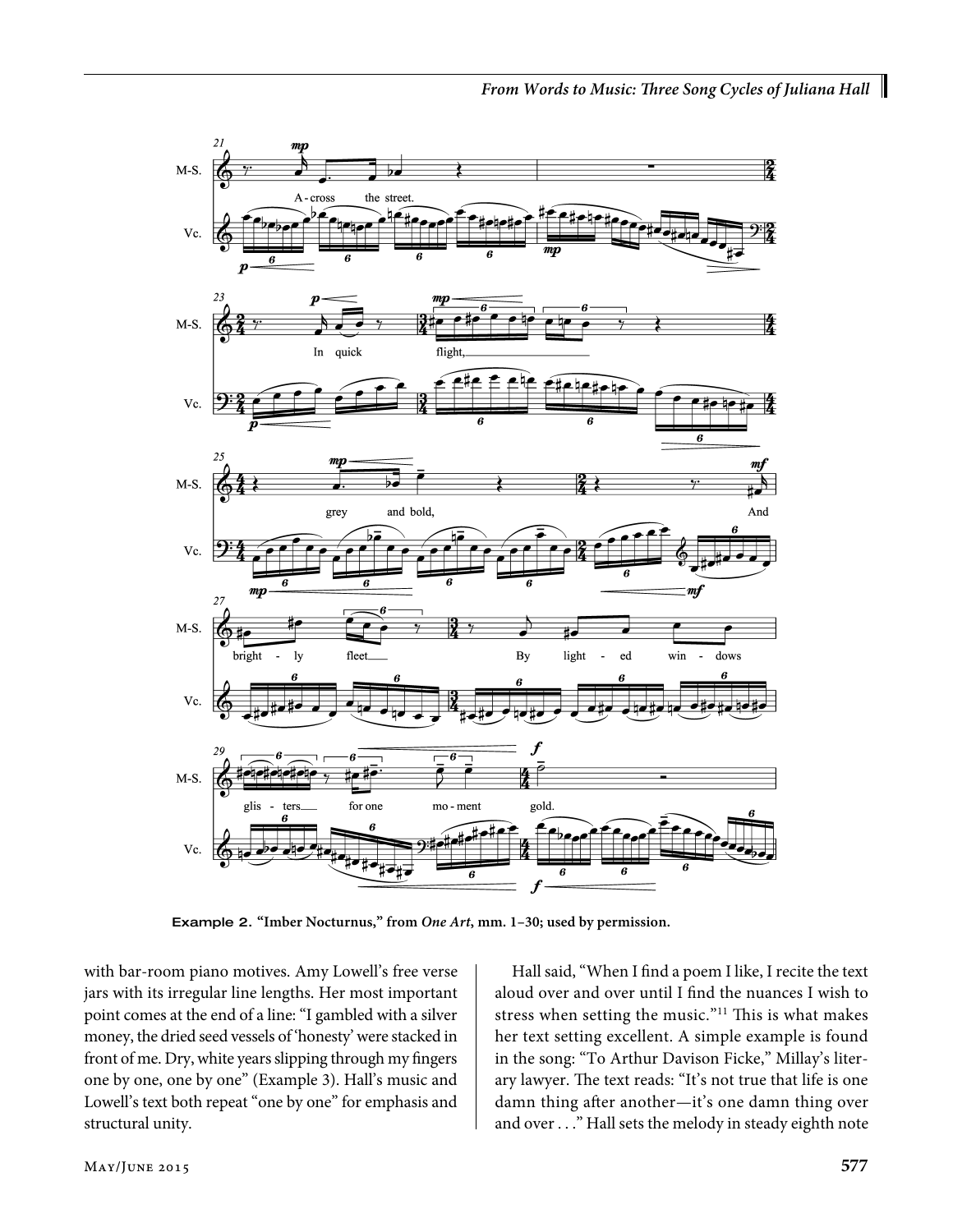I



Example 3. **"III," from** *Dreams in War Time***, mm. 14–29; used by permission.**

rhythms, but with syncopation on the word "damn," making the emotional connection the author feels come alive. Audiences laugh with delight to hear the frustration the author shares, as it mimics their own feelings and portrays Hall's easy ability to convey humor (Example 4).

Similarly, Amy Lowell's poetry from *Dreams in War Time* in movement "II" includes the line, "My own face lay like a white pebble, waiting." The text is perfectly nightmare-like when suspended by the slow

tempo marking of quarter note = 44. Furthermore, the sustained rhythms on the words "own" (dotted quarter note), "lay" (dotted half note), and "white" (half note) bring extra stress to the melodic phrase, emphasizing the seriousness of the grave digger seeing the shadow of her own face on the dried leaves behind her (Example 5).

Exquisite melodies abound in Hall's writing. Her tribute to Millay's "Mother" in the final movement of *Letters from Edna* outlines a soaring motive in the piano right hand to set the mood, and she uses similar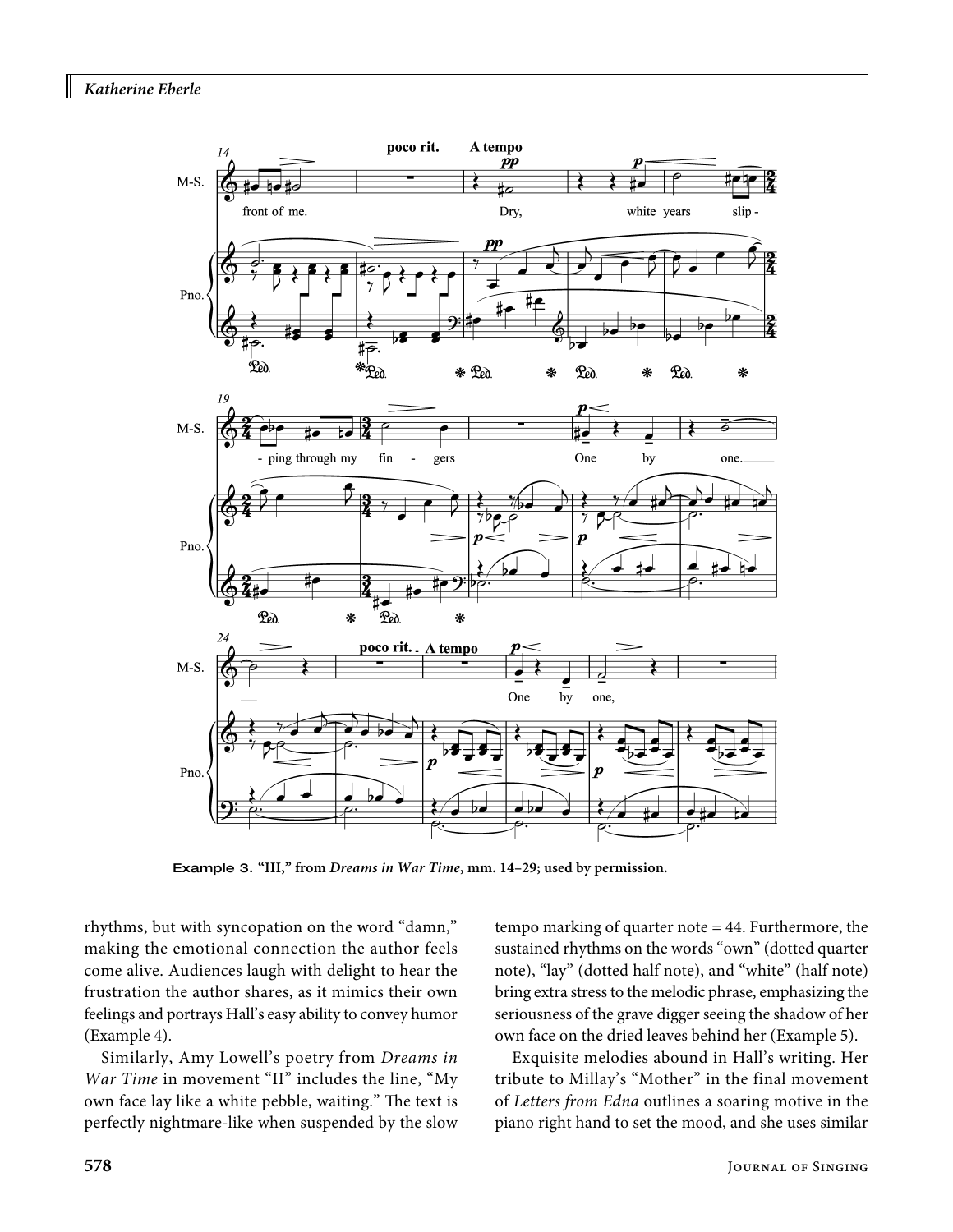

Example 4. **"To Authur Davison Ficke," from** *Letters from Edna***, mm. 3–8; used by permission.**



Example 5. **"II," from** *Dreams in War Time***, mm. 33–39; used by permission.**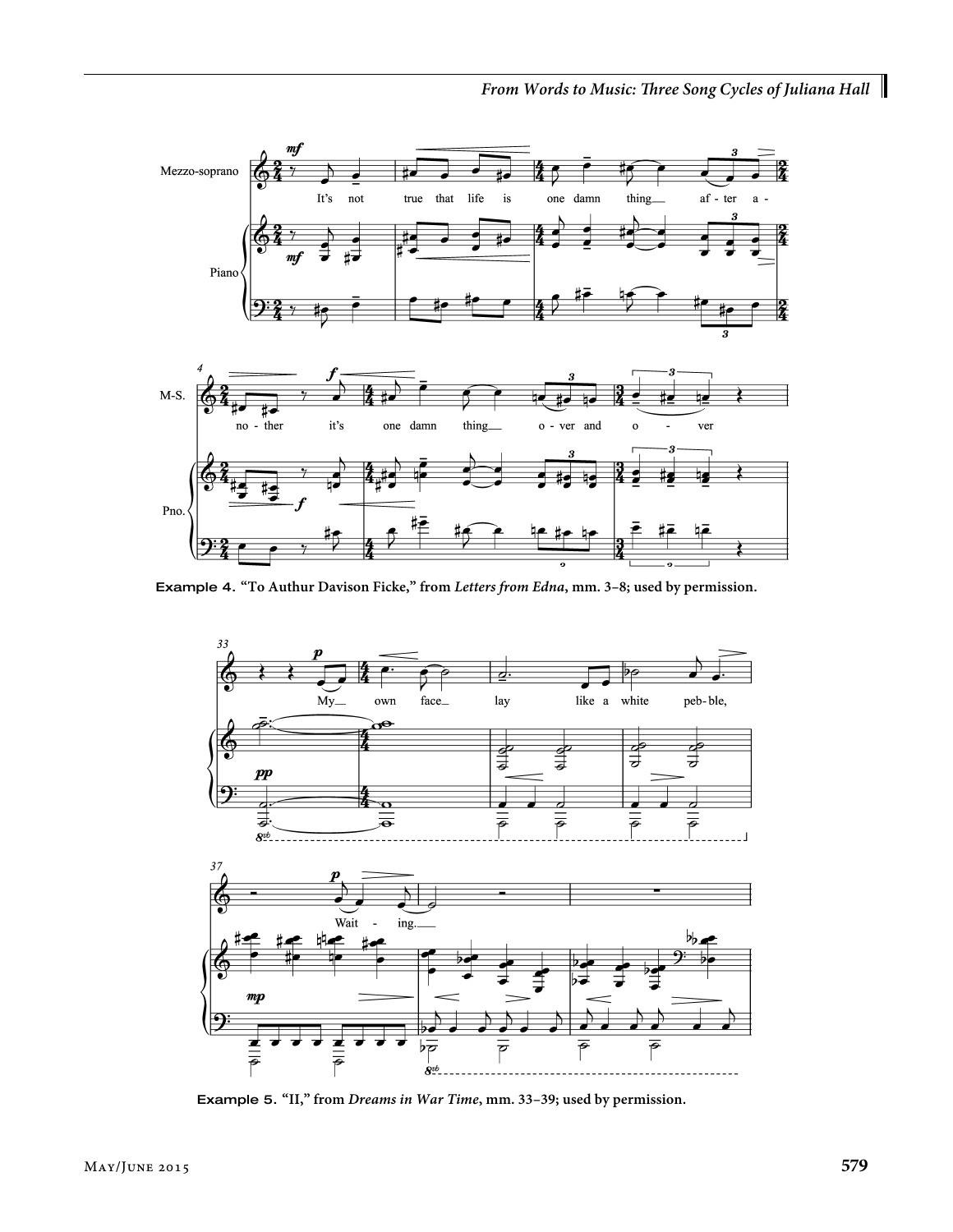I



Example 6. **"Mother," from** *Letters from Edna***, mm. 1–3; used by permission.**

melodic phrases to assist the coda. Note how the vocal line also has wave-like melodies that undulate through the singer's range in a caressing manner (Example 6).

Other beautiful melodic examples are demonstrated in "To Anne Gardner Lynch" from *Letters from Edna*, where the soprano/alto duet in the piano right hand again outlines vaulting melodies to create an ambiance of ease, love, and appreciation for Millay's friendship with Anne. These elegant melodies echo the emotional, arching quality of Puccini or Strauss (Example 7).

Long lyric lines versus irregular phrase lengths are another hallmark of Hall's style. The first movement of *One Art,* "Imber Nocturnus," has two and three bar phrases at the beginning that later are broken down into fragments. These alternating phrase lengths enhance and support the text prosody exceptionally well (see Example 2).

Harmonic choices in accompaniments set the text in an especially supportive manner in Hall's music. Double stops of major sixths, melodic groups of sextuplets, and later arpeggios in the cello part in the third song, "One Art," from the cycle *One Art,* provide a sparse harmonic texture to the vocal line. This creates a haunting mood, but also underlies the text: "The art of losing isn't hard to master. Then practice losing farther, losing faster: places, and names, and where it was you meant to travel. None of these will bring disaster. I lost my mother's watch, and look!" (Example 8).

Accompaniment textures vary dramatically from song to song. From sparse thin lines that occasionally double the vocal line to arpeggios to thick chords in the piano accompaniment, Hall uses whatever device enhances the song. In movement "VI" in *Dreams in War*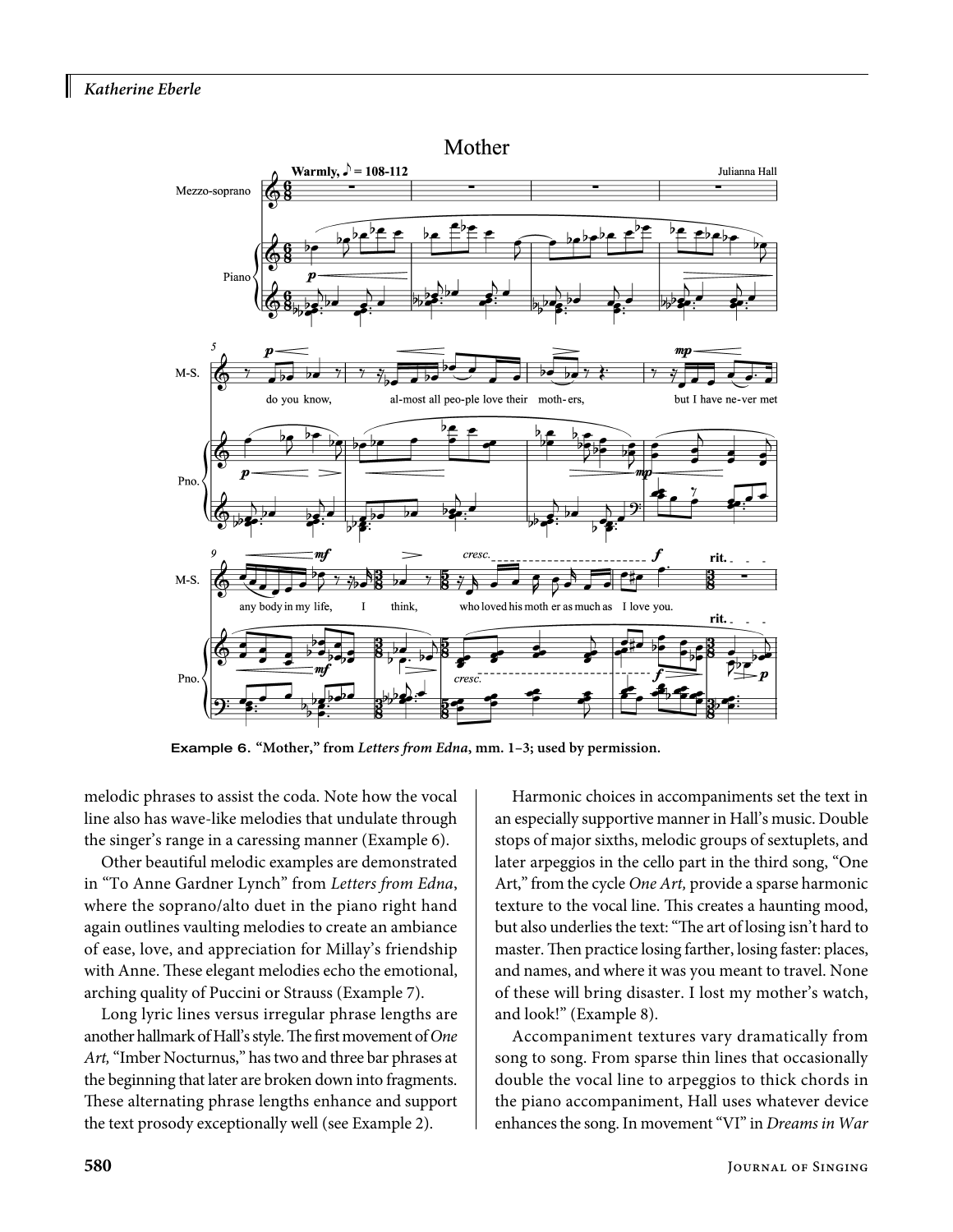

Example 7. **"To Anne Gardner Lynch," from** *Letters from Edna***, mm. 1–10; used by permission.**

*Time*, for example, Hall uses chord clusters to set the text for which the vocal melody incorporates *glissandi*, *portamenti*, and sirens. This suits the fantasy setting brilliantly (Example 9).

Rhythmic choices, especially in the accompaniment, set the scene for the mood the text describes. For example, in *Dreams in War Time,* movement "V," a gypsy dance in 6/8 meter takes over the accompaniment and contrasts with the vocal melody, which moves in both triadic and scalar motion for the text: "I followed a procession of singing girls who danced to the glitter of tambourines." While the melody's range is only from  $A_4$  to  $F<sub>5</sub>$  with few intervallic leaps of more than a major sixth, the rhythm varies in typical Juliana Hall style. Eight bars into the song, an interjection of rapid sixteenth and

thirty-second repeated notes heighten the mood established by imitating gypsy instruments, and that motive is reiterated once more eighteen measures later in the song. These alternating rhythmic variations are Hall's primary signature and are often found throughout these three cycles for mezzo soprano (Example 10).

Hall's song cycles are especially compelling for their strong rhythmic impetus, graceful melodies, and fanciful text settings. Hall's skillful, sensitive creativity brings life to texts in a way that charms audiences. She deserves public appreciation for her extraordinary contribution to modern art song composition. She can certainly now join other esteemed living American women composers such as Libby Larsen, Lori Laitman, and Judith Cloud.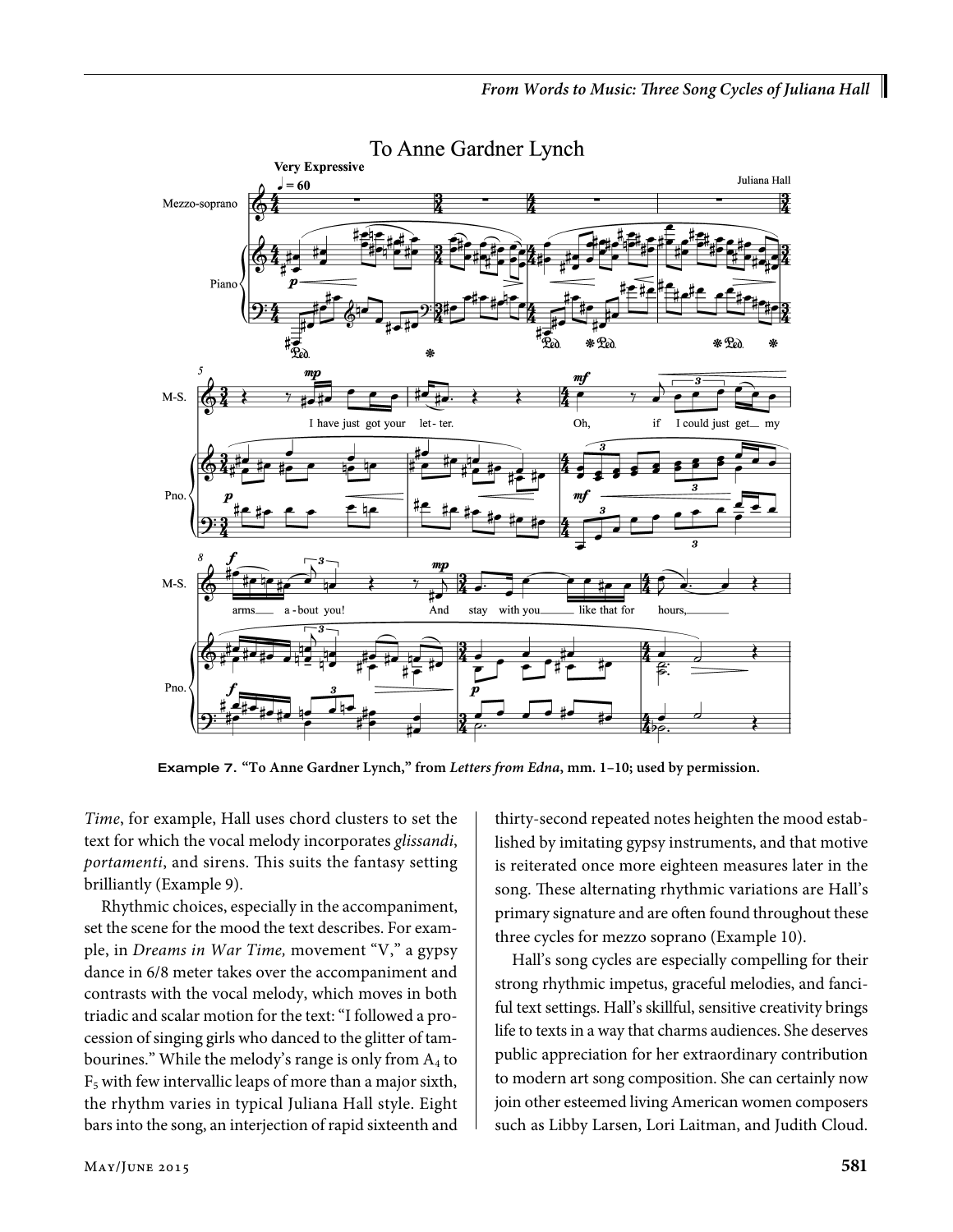

Example 8. **"One Art," from** *One Art***, mm. 27–44; used by permission.**

Hall's contributions are contemporary "gems" that every teacher and performer will want to add to their repertoire.

#### APPENDIX

To help visualize the overall quality of these nineteen songs, the following list outlines the individual details of the songs. Using Judith Carman's abbreviation key from "Music Reviews," one can determine if any song suits one's need. Each entry follows the format of: title, key, range, tessitura, meters used, metronome marking,

and difficulty level. Abbreviations are: Diff=difficulty level; V=voice; P=piano; M=medium; mD=moderately difficult; D=difficult; DD= very difficult; Tess=tessitura; mL=moderately low; M=medium; mH=moderately high; H=high, CR=covers range; CS=covers staff; X=no clear key center.

*One Art*, for mezzo soprano and cello. Soon to be published by Juliana Hall Music. Poetry of Elizabeth Bishop. 2001.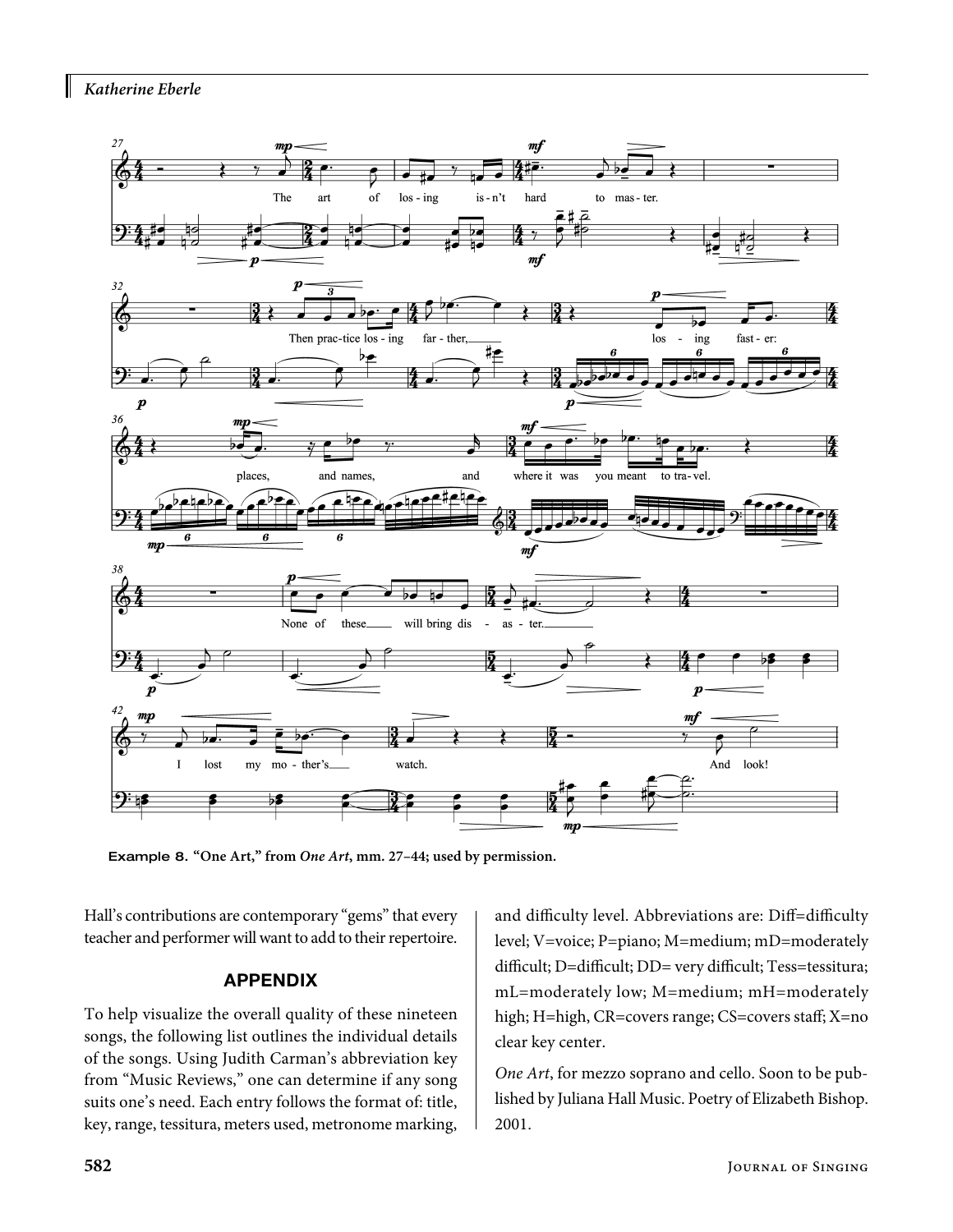

Example 9. **"VI," from** *Dreams in War Time***, mm. 1–7; used by permission.**

- 1. "Imber Nocturnus." X;  $D_4-G_5$ ; Tess: mH; 5/4, 4/4,  $2/4$ ,  $3/4$ ,  $=52$ ; V/M, C/mD; pages.
- 2. "A Word with You."  $X; A_3-A_5; Tess: CR; 4/4, 5/4, 2/4,$ 3/4,  =84; V/D, C/mD; 7 pages.
- 3. "One Art." X; A<sub>3</sub>-A<sub>5</sub>; Tess: CR;  $4/4$ ,  $5/4$ ,  $2/4$ ,  $3/4$ ,  $=60$ ; V/D, C/mD; 6 pages.
- 4. "The Wave."  $C_4 A_5$ ; Tess: CR; 6/8, 9/8,  $\sqrt{0.26}$ . =96-100; V/ mD, C/D; 6 pages.

*Dreams in War Time*, for mezzo soprano and piano. Pub lished by Juliana Hall Music. Poetry of Amy Lowell. 2003.

- 1. "I." X;  $C_{4}^{*}$ –G<sub>5</sub>; Tess: CR; 4/4, 5/4, 2/4, 3/4,  $\sqrt{ }$  =44; V/ mD, P/M; 2 pages.
- 2. "II." X; B<sub>3</sub>-F<sub>5</sub>; Tess: M; 4/4, 3/4, 2/4,  $\sqrt{=}$  =44; V/M, P/M; 2 pages.
- 3. "III."  $F^*$ ;  $D_4 F_5$ ; Tess: M; 3/4, 4/4,  $\sqrt{ } = 120$ ; V/M, P/ mD; 4 pages.
- 4. "IV." Tonal; E<sub>4</sub>-G<sub>5</sub>; Tess: MH; 4/4, 2/4,  $\sqrt{$ =138; V/ mD, P/D, 4 pages.
- 5. "V." D minor;  $A_3$ -F<sub>5</sub>; Tess: MH; 6/8, 9/8,  $\Box$  =50; V/M, P/mD, 3 pages.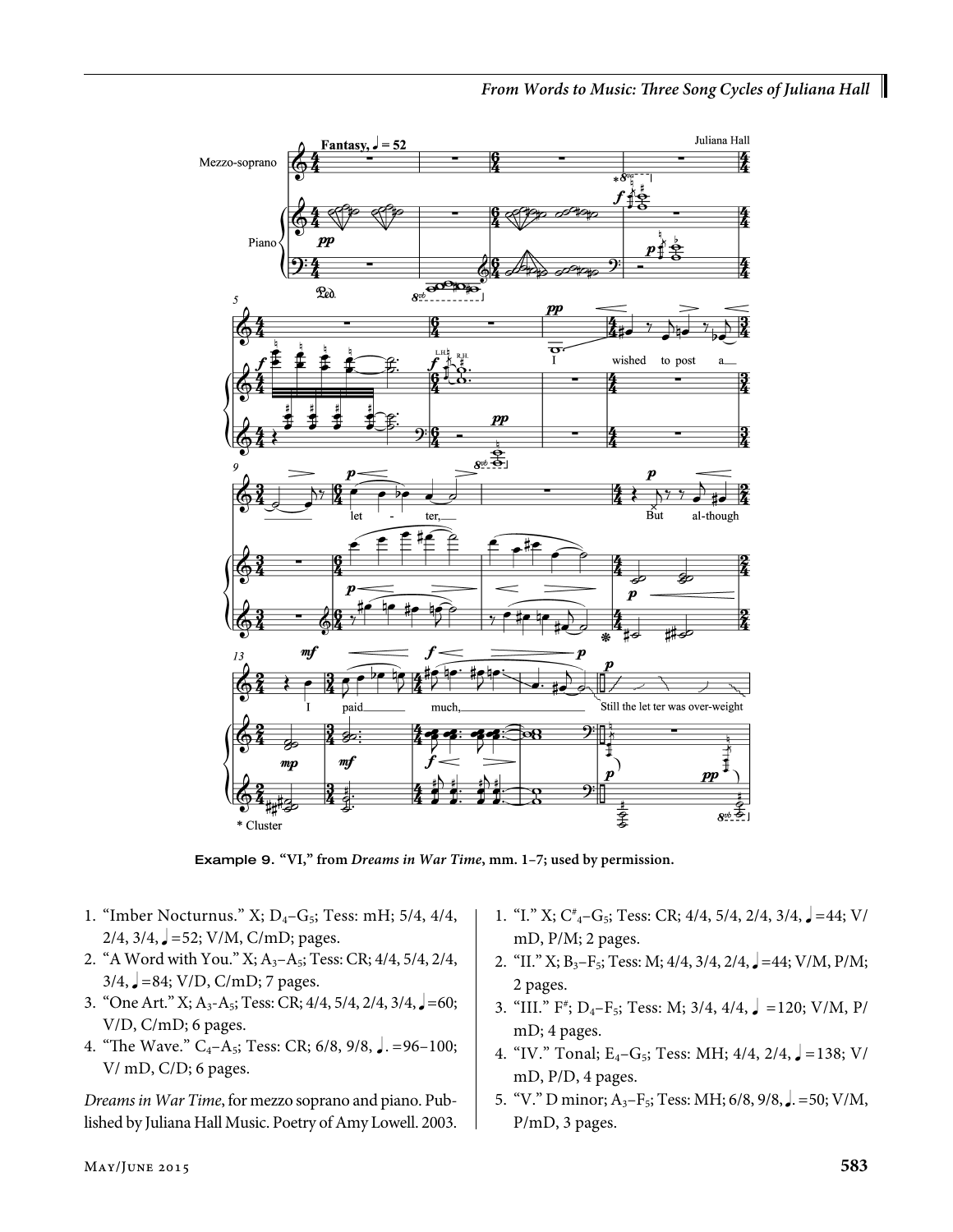

Example 10. **"V," from** *Dreams in War Time***, mm. 1–5; used by permission.**

- 6. "VI." X;  $G_3$ - $F^*$ <sub>5</sub>; Tess: L; 4/4, 6/4, 3/4, 2/4, 0/4,  $\sqrt{=}$ =52; V/mD, P/mD, 3 pages.
- 7. "VII." X;  $F^*_{3}$ -A<sub>5</sub>; Tess: CR; 4/4, 3/4, 2/4, 6/4,  $\Box$  = 126; V/DD, P/D, 6 pages.

Letters from Edna, for mezzo soprano and piano. Published by Juliana Hall Music. Prose of Edna St. Vincent Millay. 1993.

1. " To Mr. Ficke and Mr. Brynner (December 5, 1912)."

Tonal; C<sub>4</sub>-F<sub>5</sub>. Tess: MH; 4/4, 3/4, 2/4,  $\sqrt{=}$  =92; V/D, P/D; 6 pages.

- 2. "To Arthur Davison Ficke (February 9, 1913)." Tonal;  $C_4$ – $G_5$ ; Tess: MH; 4/4, 2/4, 3/4,  $\sqrt{=}$  =126; V/D, P/D; 5 pages.
- 3. "To Anne Gardner Lynch (December 23, 1921)." Tonal;  $A_3$ – $F_5$ ; Tess: MH; 4/4, 2/4, 3/4,  $\sqrt{=}$ =60; V/D, P/ mD; 3 pages.